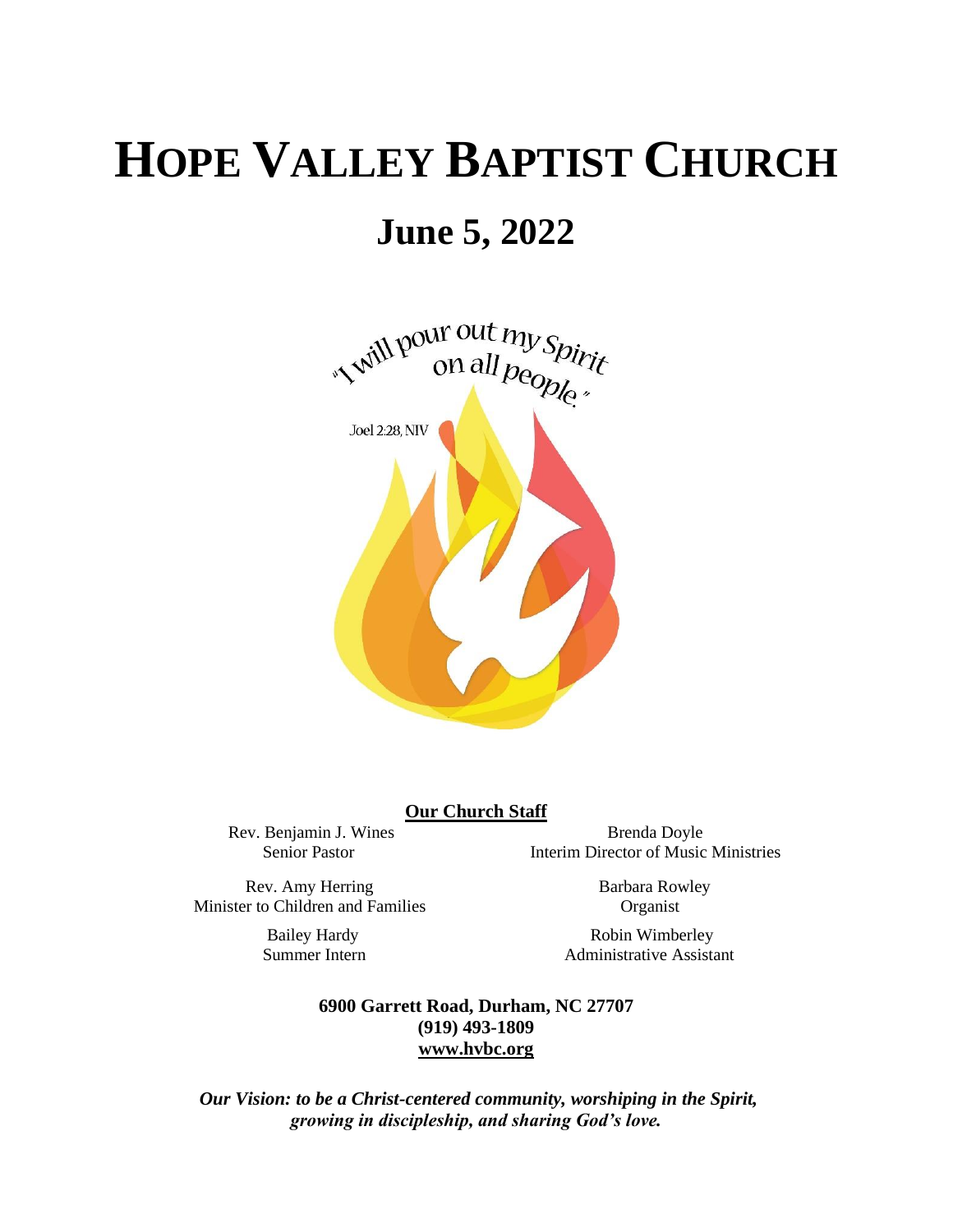## **The Church at Worship**

| <b>Gathering Music</b>                                                                                                                                                                                                                                                                                                                                                                                                                                                                                                                                                                                                                                                                                                                                                                                                                                                                                                                                     |                                                                                                                                                                                                                                                                                                                                                                                 |                     |  |
|------------------------------------------------------------------------------------------------------------------------------------------------------------------------------------------------------------------------------------------------------------------------------------------------------------------------------------------------------------------------------------------------------------------------------------------------------------------------------------------------------------------------------------------------------------------------------------------------------------------------------------------------------------------------------------------------------------------------------------------------------------------------------------------------------------------------------------------------------------------------------------------------------------------------------------------------------------|---------------------------------------------------------------------------------------------------------------------------------------------------------------------------------------------------------------------------------------------------------------------------------------------------------------------------------------------------------------------------------|---------------------|--|
| <b>Welcome and Announcements</b>                                                                                                                                                                                                                                                                                                                                                                                                                                                                                                                                                                                                                                                                                                                                                                                                                                                                                                                           |                                                                                                                                                                                                                                                                                                                                                                                 | Rev. Benjamin Wines |  |
| <b>Chiming of the Trinity</b>                                                                                                                                                                                                                                                                                                                                                                                                                                                                                                                                                                                                                                                                                                                                                                                                                                                                                                                              |                                                                                                                                                                                                                                                                                                                                                                                 |                     |  |
| <b>Prelude</b>                                                                                                                                                                                                                                                                                                                                                                                                                                                                                                                                                                                                                                                                                                                                                                                                                                                                                                                                             |                                                                                                                                                                                                                                                                                                                                                                                 | <b>Ginger Hayes</b> |  |
| <b>Call to Worship</b>                                                                                                                                                                                                                                                                                                                                                                                                                                                                                                                                                                                                                                                                                                                                                                                                                                                                                                                                     | Acts 2:1-4, 17-18, 21                                                                                                                                                                                                                                                                                                                                                           | Rev. Amy Herring    |  |
| People: [The disciples] were all together in one place.<br>Leader: And suddenly from heaven there came a sound like the rush of a violent wind,<br>People: And it filled the entire house where they were sitting.<br>Leader: Divided tongues, as of fire, appeared among them,<br>People: And a tongue rested on each of them.<br>Leader: All of them were filled with the Holy Spirit<br>People: And began to speak in other languages, as the Spirit gave them ability.<br>Leader: "In the last days it will be, God declares,<br>People: That I will pour out my Spirit upon all flesh,<br>Leader: And your sons and your daughters shall prophesy,<br>People: And your young men shall see visions, and your old men shall dream dreams.<br>Leader: Even upon my slaves, both men and women,<br>People: In those days I will pour out my Spirit; and they shall prophesy.<br>Then everyone who calls on the name of the Lord shall be saved."<br>All: |                                                                                                                                                                                                                                                                                                                                                                                 |                     |  |
| <b>Invocation</b>                                                                                                                                                                                                                                                                                                                                                                                                                                                                                                                                                                                                                                                                                                                                                                                                                                                                                                                                          |                                                                                                                                                                                                                                                                                                                                                                                 | Rev. Amy Herring    |  |
| <b>Hymn of Praise No. 228</b>                                                                                                                                                                                                                                                                                                                                                                                                                                                                                                                                                                                                                                                                                                                                                                                                                                                                                                                              | A Rushing, Mighty Wind                                                                                                                                                                                                                                                                                                                                                          | <b>FESTAL SONG</b>  |  |
| <b>Scripture Reading</b>                                                                                                                                                                                                                                                                                                                                                                                                                                                                                                                                                                                                                                                                                                                                                                                                                                                                                                                                   | Romans 8:9-17<br>(Pages 1754-1755 in the pew rack Bibles)                                                                                                                                                                                                                                                                                                                       | <b>Bailey Hardy</b> |  |
| <b>Children's Message</b>                                                                                                                                                                                                                                                                                                                                                                                                                                                                                                                                                                                                                                                                                                                                                                                                                                                                                                                                  |                                                                                                                                                                                                                                                                                                                                                                                 | Rev. Amy Herring    |  |
| Hymn of Faith No. 696                                                                                                                                                                                                                                                                                                                                                                                                                                                                                                                                                                                                                                                                                                                                                                                                                                                                                                                                      | I'm Coming to Gather All Peoples of Earth                                                                                                                                                                                                                                                                                                                                       | ST. DENIO           |  |
| <b>Pastoral Prayer and Lord's Prayer</b>                                                                                                                                                                                                                                                                                                                                                                                                                                                                                                                                                                                                                                                                                                                                                                                                                                                                                                                   |                                                                                                                                                                                                                                                                                                                                                                                 | Rev. Benjamin Wines |  |
|                                                                                                                                                                                                                                                                                                                                                                                                                                                                                                                                                                                                                                                                                                                                                                                                                                                                                                                                                            | Our Father, Who art in heaven, hallowed be Thy name. Thy kingdom come, Thy will be<br>done on earth as it is in heaven. Give us this day our daily bread. And forgive us our<br>trespasses as we forgive those who trespass against us. And lead us not into temptation,<br>but deliver us from evil. For Thine is the kingdom, and the power, and the glory, forever,<br>Amen. |                     |  |
| <b>Sermon</b>                                                                                                                                                                                                                                                                                                                                                                                                                                                                                                                                                                                                                                                                                                                                                                                                                                                                                                                                              | <b>Spirit Dwelling</b>                                                                                                                                                                                                                                                                                                                                                          | Rev. Benjamin Wines |  |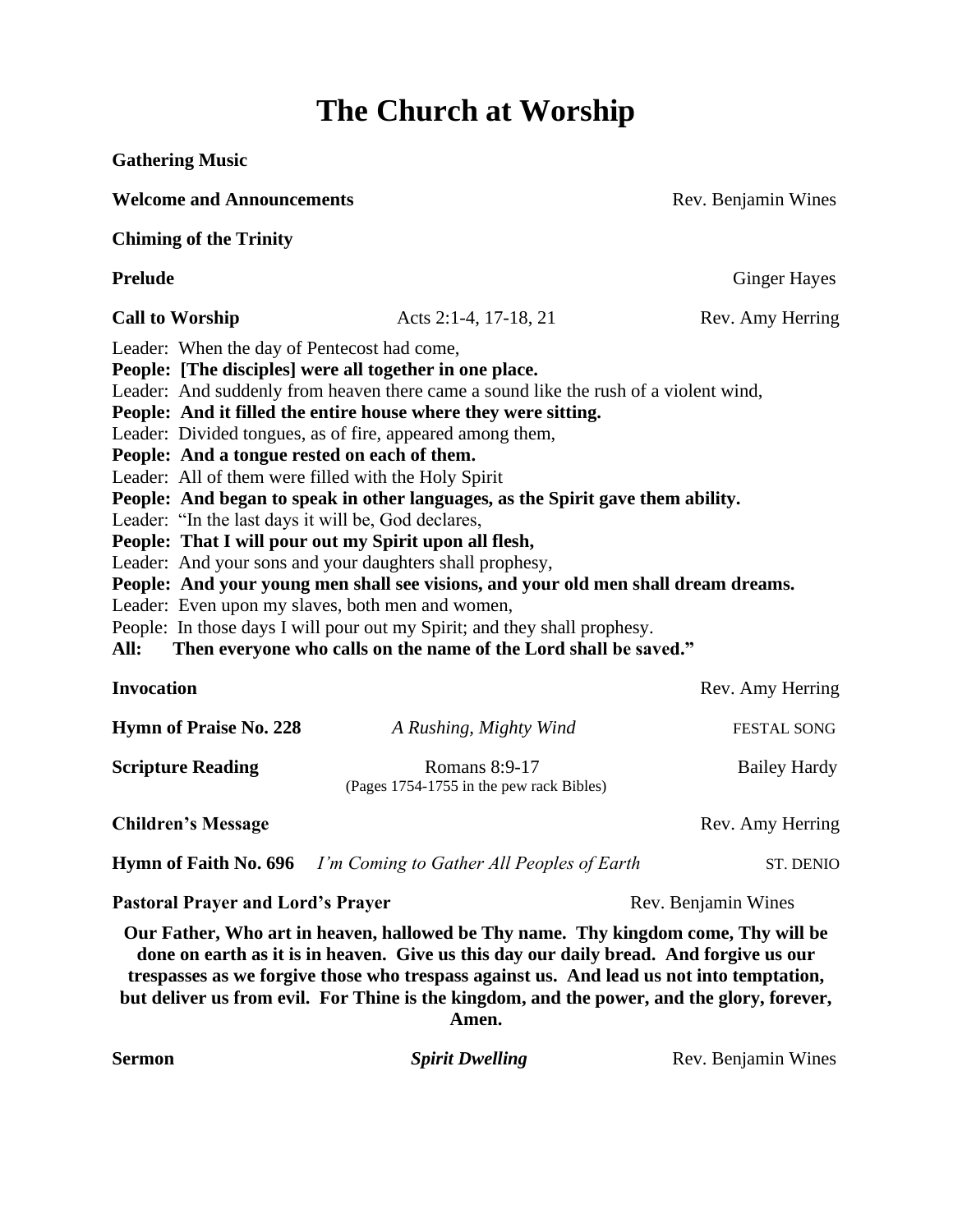*In remembrance of Me, eat this bread. In remembrance of Me, drink this wine. In remembrance of Me, pray for the time when God's own will is done.*

*In remembrance of Me, heal the sick. In remembrance of Me, feed the poor. In remembrance of Me, open the door and let your brother in.*

*In remembrance of Me, search for truth. In remembrance of Me, always love. In remembrance of Me, don't look above, but in your heart, look in your heart for God. Do this in remembrance of Me.*

**The Lord's Supper**

| <b>Hymn of Commitment No. 231</b> | Breathe on Me | <b>TRUETT</b>       |
|-----------------------------------|---------------|---------------------|
| <b>Benediction</b>                |               | Rev. Benjamin Wines |
| <b>Postlude</b>                   |               | <b>Ginger Hayes</b> |
|                                   |               |                     |

#### **Celebrating Our Graduates Sunday, June 12, 2022**

Next Sunday's service will include a special time to recognize, honor, and pray for our graduates. We encourage all graduates and their families to make plans to attend!

### **Fellowship Breakfast June 12, 8:30 am**

Rick Lynch will be cooking breakfast for everyone on June 12! Come and enjoy breakfast before the worship service where we will be celebrating our graduates.

**Please email or call Robin in the church office by Wednesday, June 8 if you will be attending or if you can help Rick with preparation.** Thanks Rick!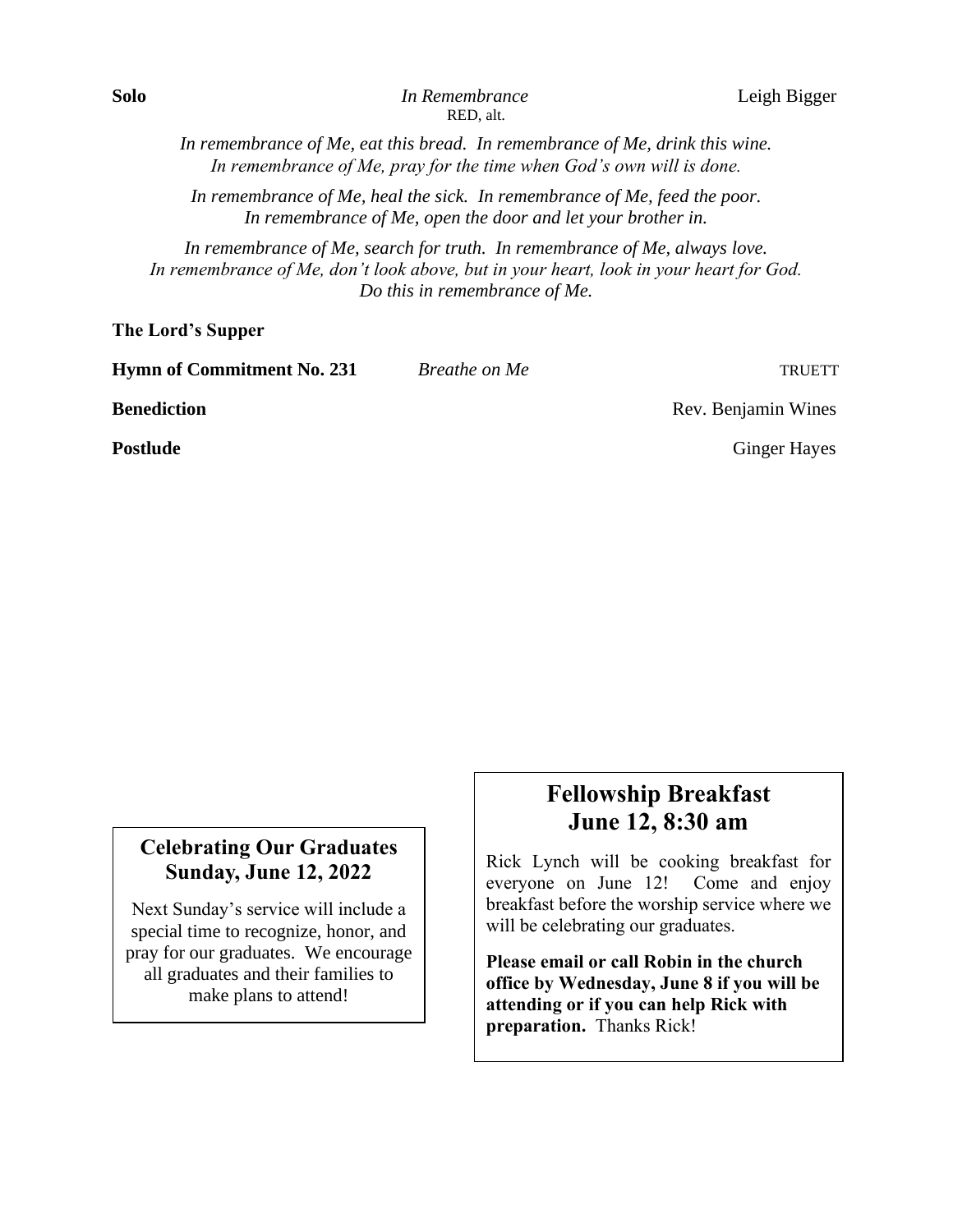

#### **Nominating Team Announcement**

All church members who are currently serving in a ministry or mission team should now have received an email from the Nominating Team regarding serving next year. (If your email did not arrive, please contact Jennifer Bowen at Jennifer.pt.bowen@gmail.com.). As people consider how to serve in the next year, we would like to mention some areas where we know there will be needs in the following areas: Greeters, Youth Sunday School, Family Ministries, Youth Team, Sound Team, Song Leaders and Pianist for Carolina Reserve, and the Nominating Team. HOWEVER, if there is somewhere you feel led to serve (or are just curious about), we can use your gifts. Please contact a member of the Nominating Team with any questions you have about what any of the teams do or how to get involved.

Thank you for all you do for our church, The Nominating Team Jennifer Bowen, Johnny Bush, Rachel Dossett, and Linda Ward